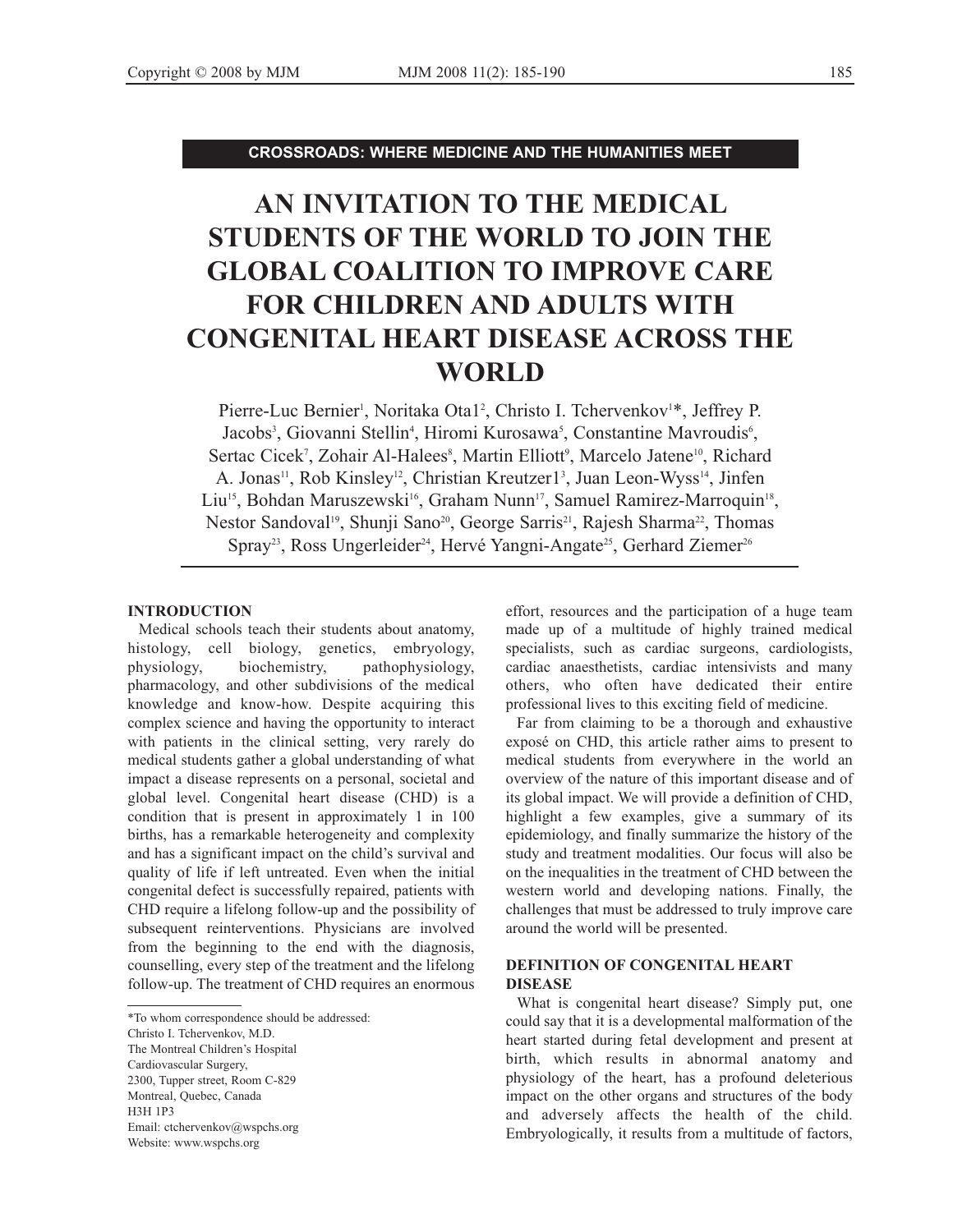most of them unknown, which lead to abnormalities in the in-utero development of the fetal heart. Anatomically, CHD comprises a huge number of cardiac malformations from the simplest to the most complex, characterized by extreme heterogeneity, which alter the normal and optimal structure and function of the heart and of other organs in the body.

Every part of the heart and great vessels can be involved and malformed. The atria, ventricles, the great vessels, the atrioventricular and semilunar valves, and the coronary arteries can be affected to various degrees depending on the specific heart malformation present.

The many deleterious consequences affecting other organs further complicate CHD. As a whole, CHD can be present in many forms and across the entire age spectrum; from the blue newborn baby with profound cyanosis due to transposition of the great arteries to the old adult with progressive fatigue due to a previously undiagnosed atrial septal defect coming to medical attention with overt heart failure. Although considered by many a rare disease, CHD is the most common congenital illness and presents a significant burden to the children of this world and to mankind.

### **CHILDREN OF THE WORLD AFFECTED BY CONGENITAL HEART DISEASE**

Globally, approximately 130 million babies are born every year. It is said that CHD affects approximately 0.8% of all live births. Simple calculations indicate that approximately 1 million babies are born each year with CHD and 90% of those newborns see the world in areas of the globe where access to appropriate medical care is either difficult or impossible. One can estimate that of the 280 000 babies who die each year from a congenital cardiac anomaly in the neonatal period, more than 250 000 are not offered the care that has been available over the past half-century and that has allowed cardiac surgeons and cardiologists from around the world to save countless lives, very often with fairly simple measures [1].

Listing every congenital lesion affecting the human heart is far beyond the scope of this paper. However, it is interesting to briefly ponder upon the natural history of some of those malformations to understand adequately their significance. The progression and severity of the disease is specific to every lesion and present in a wide spectrum. For example, individuals with large atrial septal defects face a risk of mortality of 5-15% before the age of 30 years. Similarly, the presence of a patent ductus arteriosus is associated with a 30% risk of mortality before the age of one year and a 42% risk of death before 45 years of age. Of all the individuals born with tetralogy of Fallot with pulmonary stenosis, 25% will die within their first year of life if left untreated. 40%, 70%, and 95% will be dead, respectively, by the age of 3, 10, and 40 years. Looking at more complex pathologies, transposition of the great arteries is associated, all varieties considered, with a 45%, 85%, and 90% mortality at one month, 6 months and one year respectively. Finally, hypoplastic left heart syndrome, which is the fourth most common congenital cardiac defect, results in the mortality of most neonates within one to two weeks of birth and survival beyond 6 weeks of age is unusual [2].

CHD is a major burden to the children of this world. However, despite being rather revealing, the mortality rates stated above do not give an accurate rendering of the misery children and young adults with CHD face. Indeed, the morbidity ensuing from unrepaired CHD is difficult to truly gauge and quantify but is immensely important. Therefore, one must consider with equal magnitude the decreased quality of life faced by those individuals. Suffering from frequent pulmonary infections, a high risk of bacterial endocarditis, chronic cyanosis, the risk of neurological events and decreased functional status, the existence of a child surviving with unrepaired CHD is far from normal and optimal.

## **HISTORY OF DIAGNOSIS AND TREATMENT OF CONGENITAL HEART DISEASE**

In 1936, Dr. Maude Abbott (1869-1940), of McGill University in Montreal, published her famous Atlas of congenital cardiac disease. This work, proposing the first classification system for CHD, was based on her lifelong study of the clinical and post-mortem records of more than 1000 cases of cardiac malformations. The Atlas rapidly became the main international reference in CHD and Maude Abbott has since been considered the founder of the systematic study of CHD [3]. The development of the study of congenital cardiac disease quickly flourished thereafter. Maverick surgeons now remembered for their great sense of innovation paved the way to the successful treatment of CHD. An important milestone in the treatment of CHD was the development of a palliative operation to alleviate the profound cyanosis in patients with tetralogy of Fallot. This was the result of a historic collaboration between Alfred Blalock, Helen Taussig and Vivien Thomas, with the advent of the systemic pulmonary shunt bearing their name. However, the single most important step in the treatment of CHD was the invention of the heartlung machine by John Gibbon Jr of Jefferson Medical College in Philadelphia who spent 20 year working on its development and was the first to use it successfully in a human in 1953. Subsequently, with the pioneering efforts of physicians and surgeons it soon became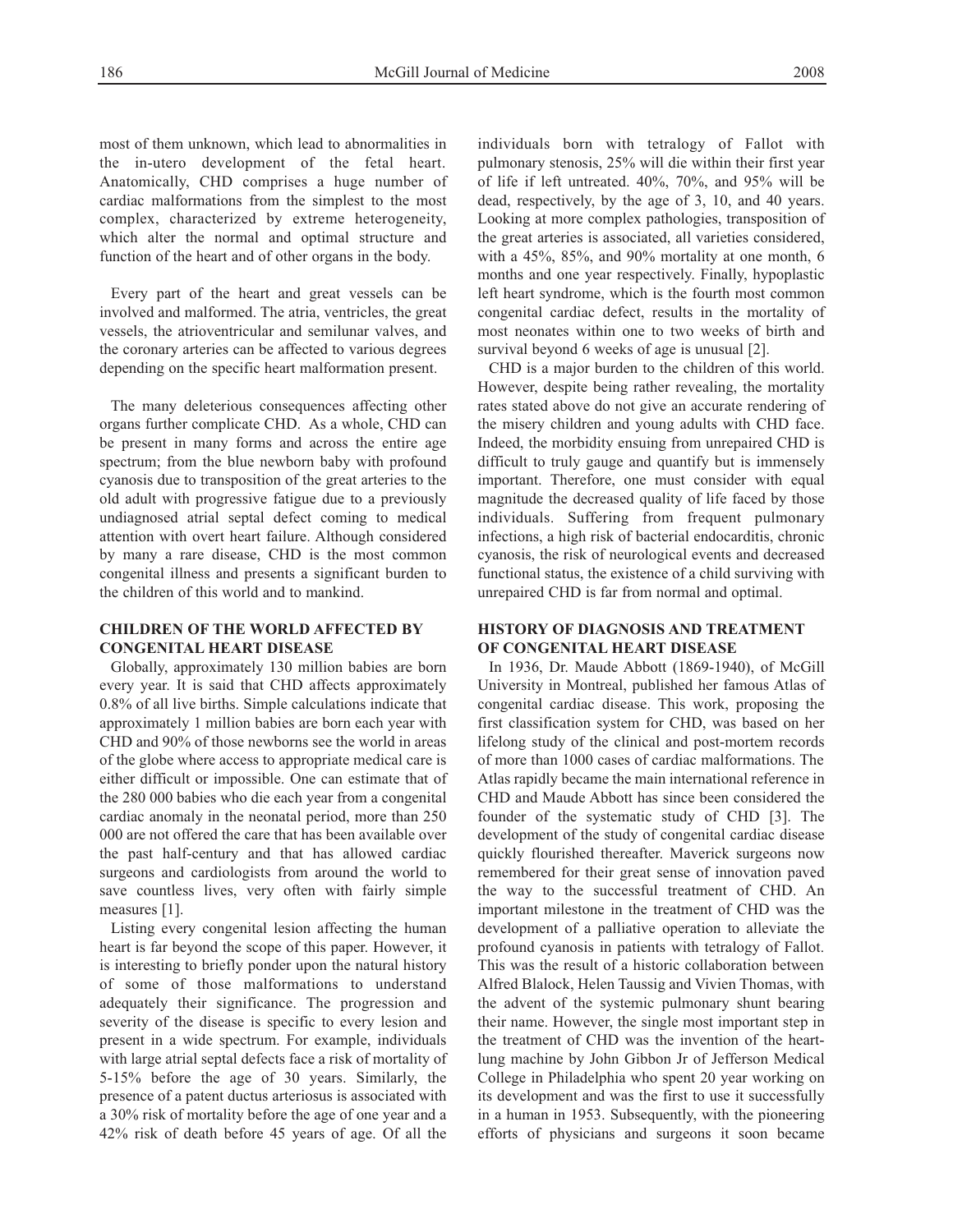possible to repair even complex cardiac malformations and consequently impact on the life of millions of children. Steady progress in diagnostic modalities, in surgical techniques, in establishment of new procedures, as well as improvement in preoperative care, intra-operative anaesthesia and perfusion management and intensive post-operative care have resulted in significant reduction in mortality and morbidity. Major improvement in early and late survival for CHD also ensued. Complex malformations such as transposition of the great arteries, tetralogy of Fallot, and hypoplastic left heart syndrome can now be treated with real optimism for the future lives of the afflicted children. However, much work needs to be done with the rapidly increasing number of adults with CHD and the realization of the long-term problems in many of the "repaired" CHD patients.

## **CURRENT STATUS IN TREATMENT FOR CONGENITAL HEART DISEASE**

While we have some information regarding the status of congenital cardiac care in North America and the rest of the western world, little is known about the precise situation in the remainder of the globe.

Indeed, data published in 2005 by Jacobs and al. in the Report of the 2005 Society of Thoracic Surgeons Congenital Heart Surgery Practice and Manpower Survey gives a good picture of the state of our specialty in North America. At the time of the survey, there were 248 congenital cardiac surgeons in the United States of America and 15 in Canada. Each group is respectively distributed amongst 121 and 8 surgical centres. The average age of a congenital cardiac surgeon in North America is 48.3 years and, on average, surgeons have 9.2 years of post-graduate training. Only 4% of all congenital cardiac surgeons in North America are females. Based on those numbers, there is approximately one congenital cardiac surgeon per 1.5-2 millions population [4].

This information is available concerning North America, but data is scarce regarding the rest of the world. To palliate to this situation, the World Society for Pediatric and Congenital Heart Surgery (www.wspchs.org) embarked on a fact-finding mission in 2007. Preliminary results from the survey conducted confirm an important inconsistency between the various regions of the world. While western countries enjoy a proportion of approximately 1 congenital cardiac surgeon per 1.5-2 million inhabitants, our survey shows very different ratios in South America, Asia, and Africa; respectively  $1:6$  million,  $1:25$  million, and  $1:38$ million. Quick calculations, which are obviously limited by their inaccuracy and the imprecise nature of the data from which they are based on, indicate that the developing world is in need of approximately 1 000 to 1 500 additional congenital cardiac surgeons. This is a gross estimate which is, nonetheless, very revealing.

The data currently being gathered by the World Society is showing that the patterns of practice are otherwise quite similar on the five continents. Indeed, the average age, the proportions of males and females, and the duration of post-graduate training of congenital cardiac surgeons are quite comparable across the board. However, the funding sources of congenital cardiac surgery programs vary. In the United States, for example, most units are privately funded. However, in the rest of the world, it appears that government sources are the main financial supporters of congenital cardiac surgery centers. This information is incomplete and the World Society is planning to pursue its fact-finding effort in this regard.

The most important component of the treatment of CHD is teamwork. The concerted input of many specialists, i.e. surgeons, cardiologists, intensivists, anesthesiologists, perfusionists, nurses is needed. Although in a congenital cardiac surgery program the surgeon often assumes a leadership role, the collaboration of all is essential to its success. Indeed, the necessary diagnostic modalities, such as echocardiography, angiography, computerized tomography, or magnetic resonance imaging are often difficult to evaluate and require the analytical and judgment skills of specifically trained physicians. The same is true for the intra-operative management of the patients. Indeed, cardiac anesthesiologists and perfusionists with specialized training in the care of children with congenital cardiac disease carry the utmost importance. This concept carries over to the intensive care unit with the post-operative care of the patients. The treatment of CHD is very complex and necessitates the work of many highly skilled individuals, a high level of organization and logistics and appropriate financial support

# **CHALLENGES TO IMPROVEMENT OF CARDIAC CARE FOR CONGENITAL HEART DISEASE ACROSS THE WORLD**

For an obvious reason of lack of resources, the development of pediatric and congenital heart surgery around the world has been late, slow and erratic in most developing countries. Competing priorities, poor structural organizations, lack of financial resources, lack of trained personnel and absence of stable training and educational infrastructure are among the many reasons for this unfortunate situation. While some countries have succeeded in developing surgical programs to treat CHD, most children born with a cardiac malformation still do not have access to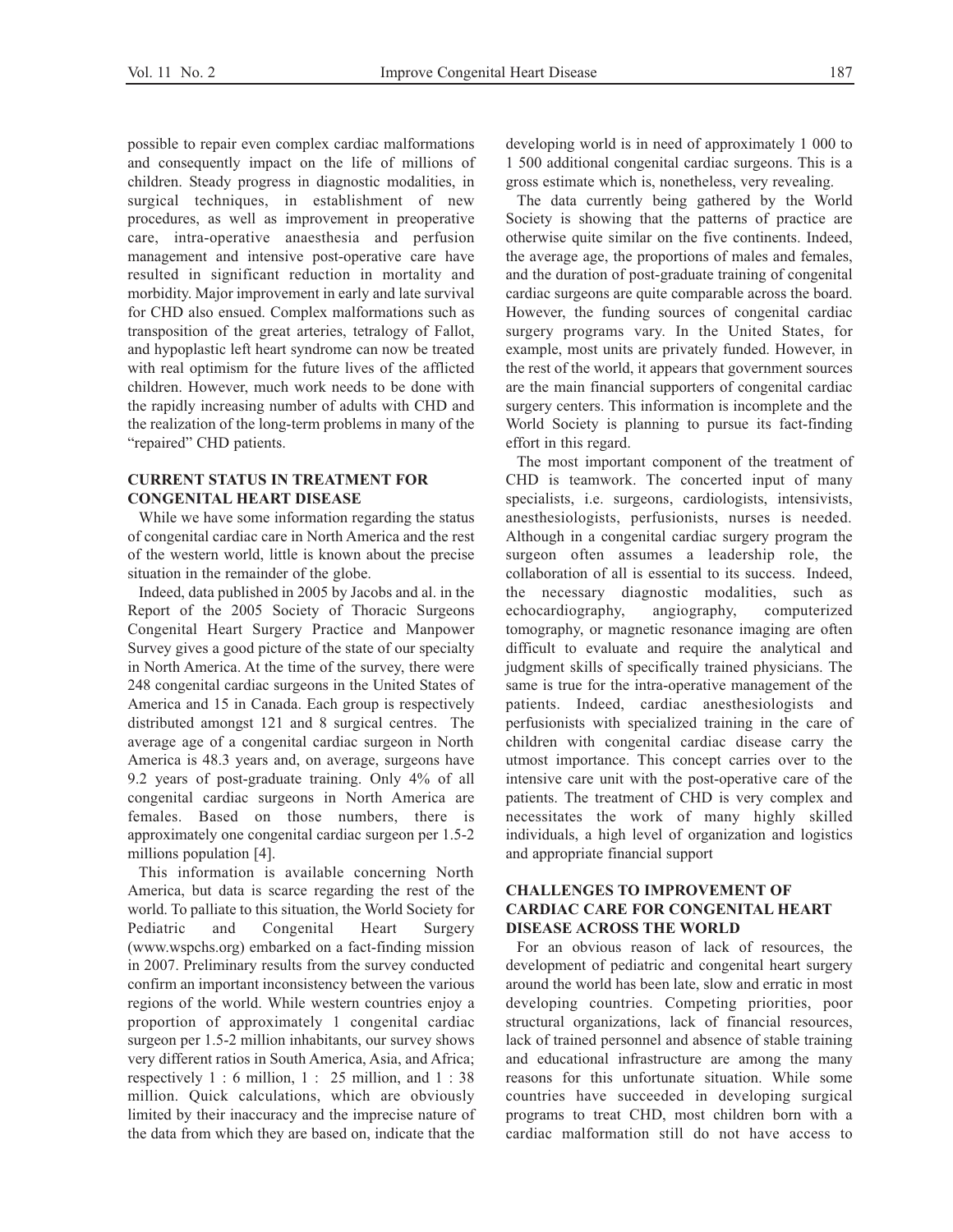appropriate medical and surgical care.

To palliate to this complete or relative absence of access to cardiac surgical care in many countries, different projects have emerged. This help takes many forms and it is safe to say that the perfect model does not exist yet. Most of this work is funded by charitable organizations and helps children with CHD on a small scale. Some groups bring children in need to North America or Europe so that they can undergo surgery and then return to their country of origin. This has been largely inefficient due to the great cost and effort required and has only helped very few children. Humanitarian surgical missions consisting of cardiac surgeons, cardiologists, intensivists, anesthesiologists, perfusionists, and nurses visit countries for a few weeks at a time with the goals to operate children in need of surgery as well as to form surgical teams and hopefully launch congenital cardiac surgery programs which can flourish and progress in a sustainable fashion. Finally, some areas have seen the establishment of cardiac centres after the local training of their healthcare professionals or their return from instruction abroad. Surgeons, cardiologists, anaesthesiologists, intensivists and other professionals trained internationally infinitely enrich their countries upon their return. However, a serious problem is the lack of retention due to the poor local infrastructure and critical mass of health care professionals, which further exacerbates the vicious circle. By and large these efforts have so far had a minimal impact in the numbers of children treated compared to the overall needs.

All the efforts described above have to be concerted and the various groups interested in globally improving congenital cardiac care around the world have to meet and organize themselves to reach their goal in a sustainable fashion. The World Society for Pediatric and Congenital Heart Surgery aims to provide this forum. It is of paramount importance to identify the most profitable, practical, and cost-efficient way to help the children of the world with CHD.

Indeed, while we do intensive research and strive to decrease our mortality rates by fractions of percentage points in the western world, the vast majority of children born with CHD still have an unacceptably high risk of mortality. The progress of the last decades has been largely limited to the developed world. Consequently, every year approximately 90 % of more than 1 000 000 children born with CHD across the world receive either suboptimal care or are totally denied care.

Although CHD has not been on the radar screen of most global health agencies and humanitarian organizations so far and since there has been little focus on the global epidemiology of pediatric and congenital cardiac disease, considerable work remains to be done if one is to try to significantly improve cardiac care around the globe.

# **WORLD SOCIETY FOR PEDIATRIC AND CONGENITAL HEART SURGERY: LEADING THE WAY IN A NEW PARADIGM SHIFT FOR THE GLOBAL IMPROVEMENT OF CARE**

The idea for a global organization was first discussed in 2004 in Montreal during an international meeting of pediatric and congenital heart surgeons scheduled during the Centennial Celebrations of the Montreal Children's Hospital under the leadership of Christo I. Tchervenkov, Professor of Surgery at McGill University. The World Society for Pediatric and Congenital Heart Surgery was then established in 2006.

During his Presidential Address at the Inaugural Meeting of Washington DC in May 2007, the World Society President, Christo I. Tchervenkov from Montreal, Canada, presented his vision for the role of the World Society and talked about the key elements for the global improvement of care. President Tchervenkov coined the phrase "Medicine of RESPECT" or "Medicine of Responsible Education Sustained through Partnership, Empowerment, Care and Commitment, and Teamwork and Trust" as the basis of the necessary paradigm shift required for the global improvement of care in the 21st century [5].

The World Society for Pediatric and Congenital Heart Surgery is in an exceptional position to truly improve care for pediatric and congenital cardiac disease across the world. Being the largest society for pediatric and congenital heart surgery in the world with more than 500 members from close to 70 countries, its potential for playing a defining role in the global improvement of care is significant. The vision of the World Society is that every child born anywhere in the world with a congenital heart defect should have access to appropriate medical and surgical care. Its mission is to promote the highest quality comprehensive cardiac care to all patients with pediatric and/or congenital heart disease, from the fetus to the adult, regardless of the patient's economic means, with an emphasis on excellence in education, research and community service. The vision and mission of the World Society are being pursued by working towards clearly defined objectives in the following domains: patient care, training and education, research, and community service. In the area of patient care, the World Society hopes to promote the professional and educational development of surgeons specializing and practicing pediatric and congenital heart surgery across the world, as well as the dissemination of informational support to patients, parents of patients, families of patients, and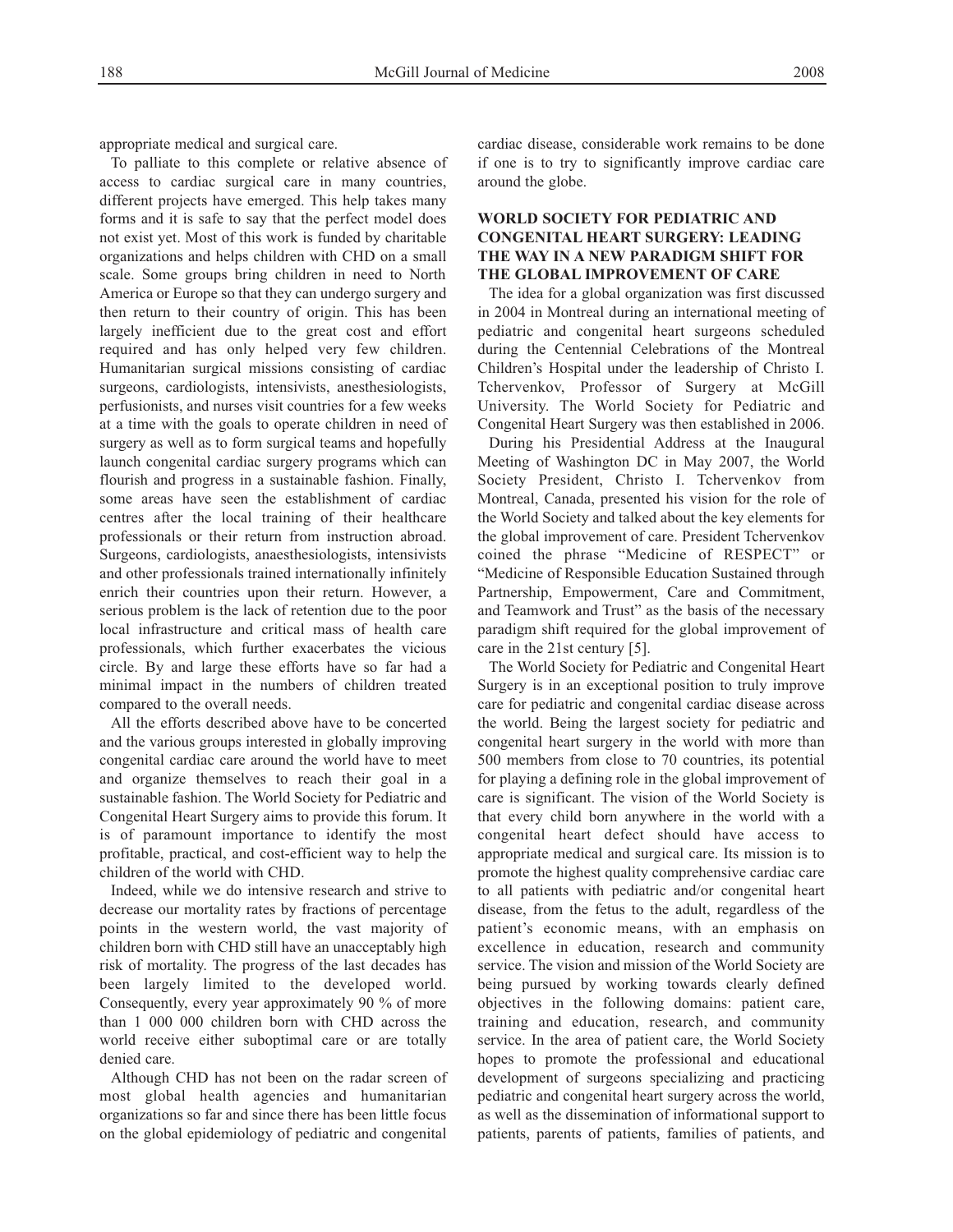health care professionals, working in collaboration with societies such as the International Society for Nomenclature of Pediatric and Congenital Heart Disease. It also wants to develop global standards for the training and education of pediatric and congenital heart surgeons and for the practice of pediatric and congenital heart surgery. Finally, its members originating from all areas of the globe will form a forum for the respectful exchange of knowledge in the form of scientific meetings and publications across the world

Finally, and maybe most importantly, the World Society aims to foster collaboration across medical and surgical subspecialties and is working toward the establishment of a multi-societal Global Organization for Pediatric and Congenital Heart Disease. This Organization has seen birth in June 2008, in Montreal, with the proclamation of a resolution for its establishment at the World Summit on Pediatric and Congenital Heart Surgery Services, Education and Cardiac Care in Children and Adults with Congenital Heart Disease taking place in Montreal from June 19- 22, 2008. Composed of multiple professional associations of surgeons, cardiologists, intensivists, anaesthesiologists, nurses, and perfusionists, this Global Organization will be the cornerstone of the large-scale improvement of congenital cardiac care around the world.

#### **CONCLUSION**

It is our hope that this article will give a good overview of the nature of CHD, of its global impact and of the challenges that inevitably need to be addressed in order to truly impact on the future on innumerable children around the world. Every speciality concerned by CHD need to be empowered and embark on this journey to globally improve our services to children of countless developing countries.

Congenital cardiac surgery has evolved enormously over the last 60 years since the pioneering work of Abbott, Blalock, Taussig, Gibbons, Lillehei, Kirklin, Castaneda and others. It has matured to a point where it enjoys unprecedented successes with results barely conceivable only a few decades ago. However, only a small proportion of the children born yearly with CHD benefit from those successes. The world needs a major paradigm shift in the care for pediatric and congenital cardiac disease. The field of congenital cardiac surgery does not need any new major scientific discovery. There is rather a need to share with the rest of the world what has already been discovered and implemented over the last half-century. A hand needs to be extended to those in the developing world. Such major improvement in care can only result from the systematic organization of all health care providers across the world, based on the concept of a Medicine of RESPECT, or the Respectful Education Sustained through Partnership, Empowerment, Care, Commitment, Teamwork, and Trust [5].

Medical students, being where they are in their training, should hopefully be influenced and enlightened by the facts previously described. Their open-mindedness, optimistic view of the world, and indefectible enthusiasm represent perhaps what is needed to truly advance this agenda. The objectives that the World Society for Pediatric and Congenital Heart Surgery has given itself are numerous and broad and will likely have a real impact on the remaining 90% of children born with CHD who are not offered treatment. However, the process we have embarked on will be long and arduous and may be filled with many frustrations. It will not be a sprint, or even a marathon, but perhaps more of a long arduous triathlon. Nevertheless, we have taken the first few steps on this challenging and exciting journey. The World Society for Pediatric and Congenital Heart Surgery and the soon to be established Global Organization for Pediatric and Congenital Heart Disease are in a unique position to lead the way in this seemingly daunting task. We sincerely welcome the input of all medical students and strongly encourage all of those interested to participate, in one way or another, in their upcoming careers or academic projects, to the furthering of this somewhat grandiose, but, in our opinion, noble and realistic endeavour.

#### **REFERENCES**

- 1. Lawn JE, Cousens S, Zupan J; Lancet Neonatal Survival Steering Team. 4 million neonatal deaths: When? Where? Why? Lancet 2005; 365: 891–900.
- 2. Kirklin JW, Barratt-Boyes BG. Cardiac Surgery, 2nd edition. New York: Churchill-Livingstone, 1993.
- 3. Abbott ME. Atlas of Congenital Cardiac Disease, (re-edition). McGill-Queen's University Press 2006. 62 pages.
- 4. Jacobs ML, Mavroudis C, Jacobs JP, Tchervenkov CI, Pelletier GJ. Report of the 2005 STS Congenital Heart Surgery Practice and Manpower Survey. Ann Thorac Surg. 2006 Sep;82(3):1152- 8.
- 5. Tchervenkov CI. Presidential Address: Hearts for Life across the World. The World Society News 2007. Volume 1, Issue 1, pages 6-8.